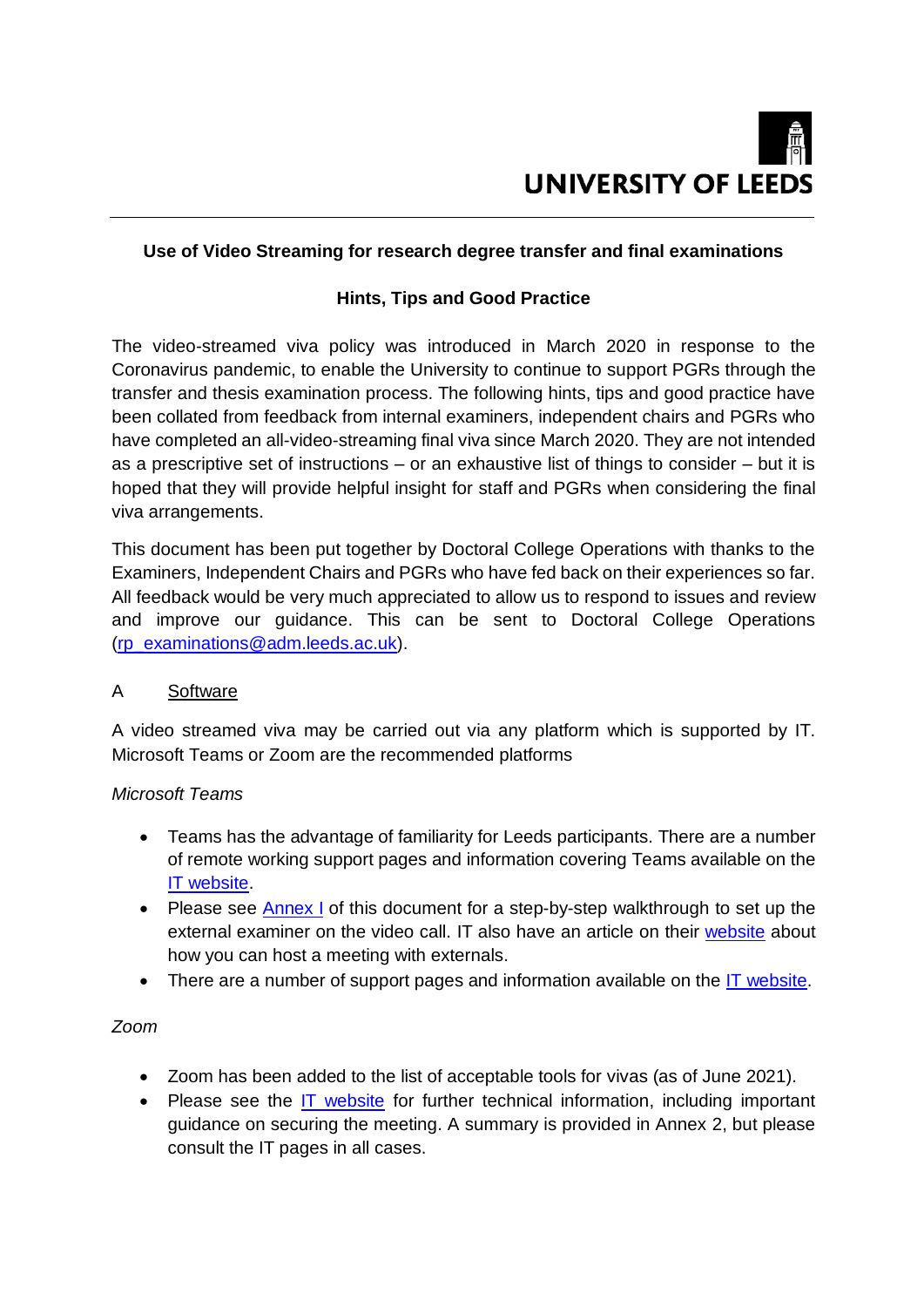# B General hints, tips and feedback

### *Before the viva*

- Confidence with the software is important, so consider if any parties need additional support. ODPL are running sessions for internal examiners and Independent Chairs and a '*Preparing for Your Video Streamed Viva* for PGRs – see Section D of this document for further information. A separate ODPL session is available to PGRs. PGRs can also request a mock viva via their Supervisor.
- Testing/trial run of the software in the day(s) before the viva is important.
- The assessor/examiners must be able to discuss in private during the pre and postviva meetings.
- There may be challenges where you may in a face-to-face viva ask the PGR to draw something for the examiners. Think about how you might manage this beforehand, if this is something that might be needed. (E.g. share screen function).
- Check that pastoral support arrangements are in place. The policy requires that arrangements are in place for pastoral support (normally via the supervisor $1$  or other appropriate member of staff) to be available to the PGR immediately after the viva, should this be necessary. It is also important to consider the important role this can play in the PGR experience at the end of a successful viva.
- An independent chair can be appointed for an online viva, on request by the examining team<sup>2</sup>.
- **Under the video-streaming policy, recording of the viva by any party is not permitted.**

### *At the start of the viva*

<u>.</u>

• It is sensible to allow a period of time (20 minutes or so) at the start of the viva for all parties to become familiar with the environment. Please do spend time at the start of the viva to put all parties at ease and ensure they are comfortable with the technology and set-up before commencing the viva.

<sup>&</sup>lt;sup>1</sup> If not already attending the viva as an observer

 $2$  From January 2021, the requirement for an Independent Chair for an online viva has been withdrawn, where the examining team is otherwise experienced, but a Chair can be appointed on the request. An Independent Chair is only be required by the University under the established (pre- Covid-19) position where it will the internal examiner's first PGR examination or a second viva on resubmission.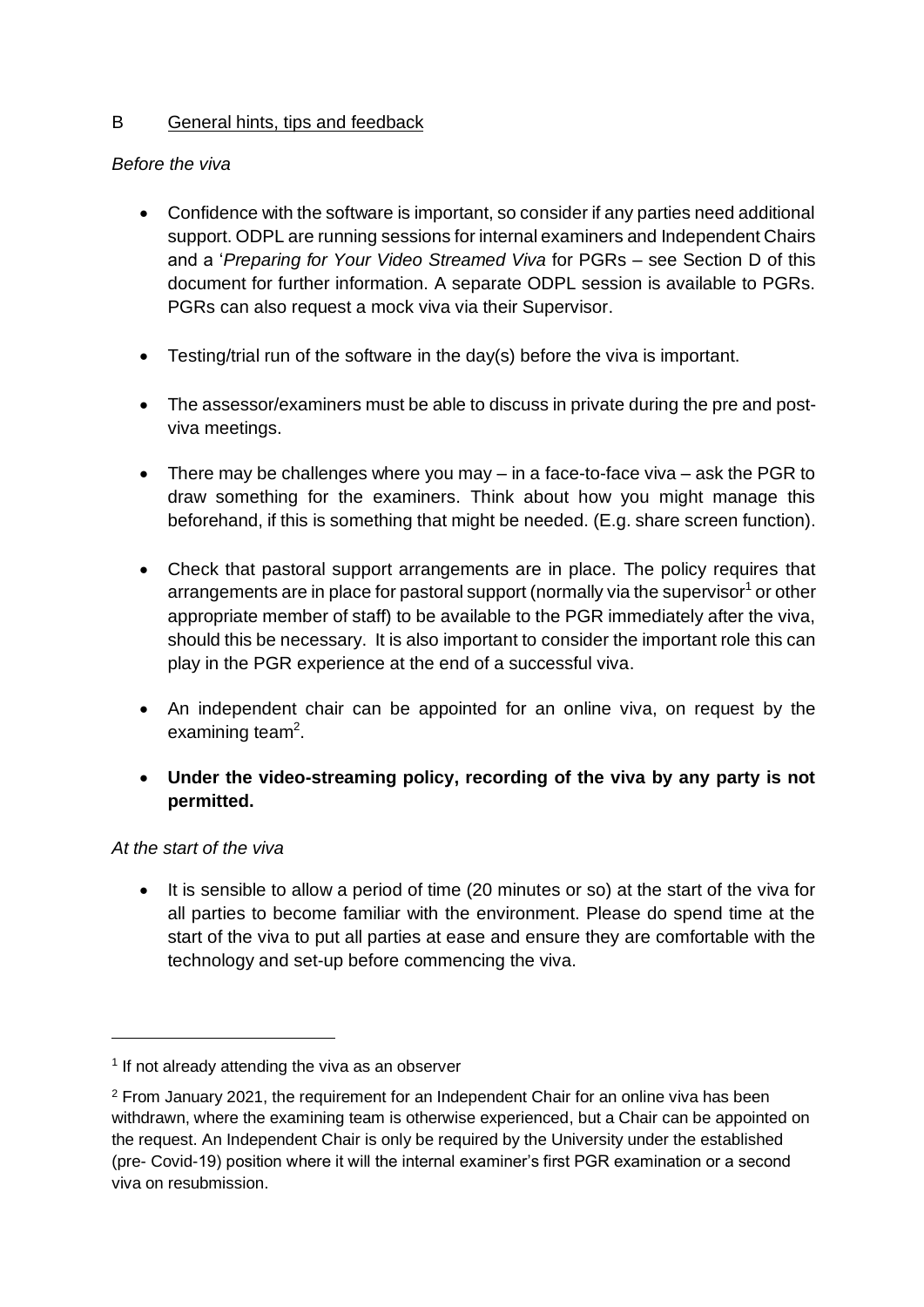- Agree at the start what will happen if someone's connection drops out and you need to pause the viva until connection has been resumed (e.g. alternative means of contact (email, telephone) in the event this is needed to discuss arrangements).
- If audio and/or visual communication is lost with one or more of the parties during the viva, the viva should be paused until communication is re-established. If such communication problems continue and are severely disruptive, the examiners and chair should discuss with the PGR whether to postpone the viva. The PGR should be informed of this at the start of the viva.
- $\bullet$  Inform the PGR at the start that they must stop the examiners or ask for a question to be repeated – if they find any issues with sound/video quality.
- All parties should have access to a copy of the thesis. This may be a pdf version of the thesis open on the computer so that each party can show their respective screens, or access to a printed copy of the thesis (if this has been arranged). This may be helpful in conversations about which equation, diagram, etc is being referred to.
- Careful consideration should be given to the use of breaks. Online meetings may take longer and can be more tiring than face-to-face meetings. It might be helpful to agree at the start some pre-arranged break times for the benefit of all parties (without interrupting the flow of the viva). Reassure all parties at the start that they can request a break as and when needed.
- It is understood that staff and PGRs may have young/school-age children at home, plus pets, doorbells or other unexpected things that would not be a factor in a traditional viva. Recognise this, and reassure everyone from the start that they should not worry if such events do occur. Remember breaks are fine. The role of the Independent Chair (if appointed) can be helpful here to reassure all parties, should unexpected interruptions occur. The tone of the meeting should not be overformal, as this could make the candidate feel that interruptions and breaks are not possible.
- The camera must be on (telephone vivas are not permitted). **No recording is permitted.**

# *During the viva*

• It is important to pay attention to the way the tech is working, as well as the academic content of the examination. Check at regular intervals that sound/video quality etc remains satisfactory. If an Independent Chair has been appointed, they can play an important role in supporting the examiners and the PGR by taking some of the responsibilities for technology off the examiners and can take a broader overview of the viva. You can mute the video (and microphone) of the Independent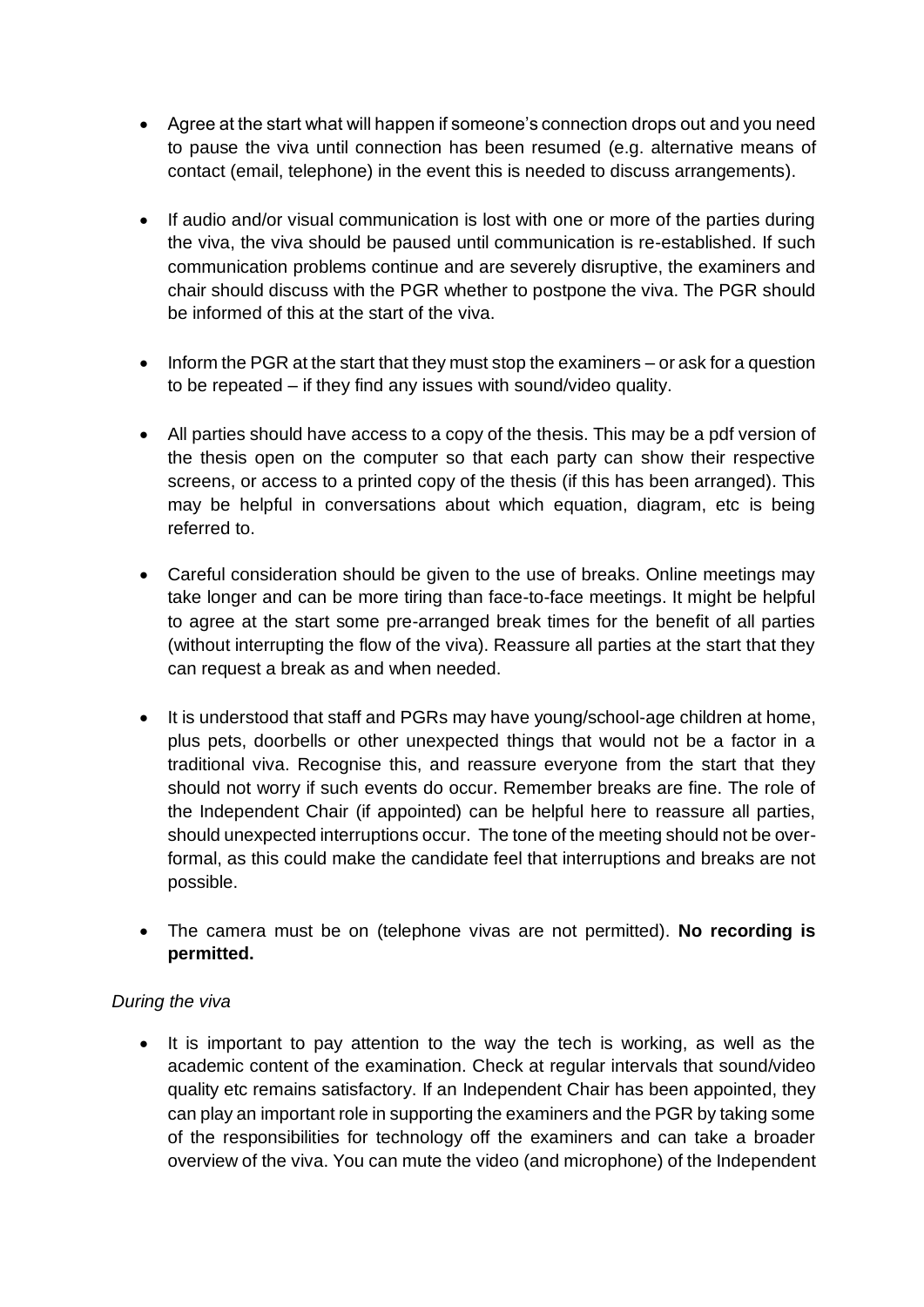Chair – unmuting when it is necessary for the Chair to intervene – and the Supervisor (if attending) if that helps with audio / connectivity.

- Asking questions of the PGR may present new challenges not found in a face-toface viva. For example, coordinating questions between the examiners (in the absence of the usual eye contact) and not being able to point to an equation/figure that in front of everyone on the table. Accept that there may be, at times, a more 'you go', 'no, you go' type of discussion as a result. The Chair (if appointed) can usefully play a role here, making sure that examiners take turns to speak.
- Some examiners have found it helpful to agree a firmer order of questions/questioners at the pre-meeting than might have done in a face-to-face viva.

### *At the end of the viva*

• The Internal Examiner (or Independent Chair if appointed) should check with the PGR at the end of the viva whether they were happy with how it was conducted from a practical point of view and if there is anything they would like noted.

# C Useful links

- [Reasonable adjustments for PGR assessments](https://ses.leeds.ac.uk/info/22225/research_degree_examinations/730/video_conferencing_or_skype_or_equivalent_for_a_viva_research_students)
- [Policy on video streaming for a research degree final oral examination](https://ses.leeds.ac.uk/info/22225/research_degree_examinations/730/video_conferencing_or_skype_or_equivalent_for_a_viva_research_students)

| <b>Document Version History</b>    |                                          |                   |               |
|------------------------------------|------------------------------------------|-------------------|---------------|
| Author                             | Update                                   | Date              | Version       |
|                                    |                                          |                   | <b>Number</b> |
| <b>Doctoral College Operations</b> |                                          | <b>March 2020</b> | 1.0           |
| <b>Doctoral College Operations</b> | Added IT article on Teams with externals | April 2020        | 2.0           |
|                                    |                                          |                   |               |
| <b>Doctoral College Operations</b> | Added training for staff                 | April 2020        | 3.0           |
|                                    |                                          |                   |               |
| <b>Doctoral College Operations</b> | Chair<br>Independent<br>Changes<br>to    | Jan 2021          | 4.0           |
|                                    | requirements                             |                   |               |
| <b>Doctoral College Operations</b> | Added Zoom to acceptable platforms       | <b>June 2021</b>  | 5.0           |
|                                    |                                          |                   |               |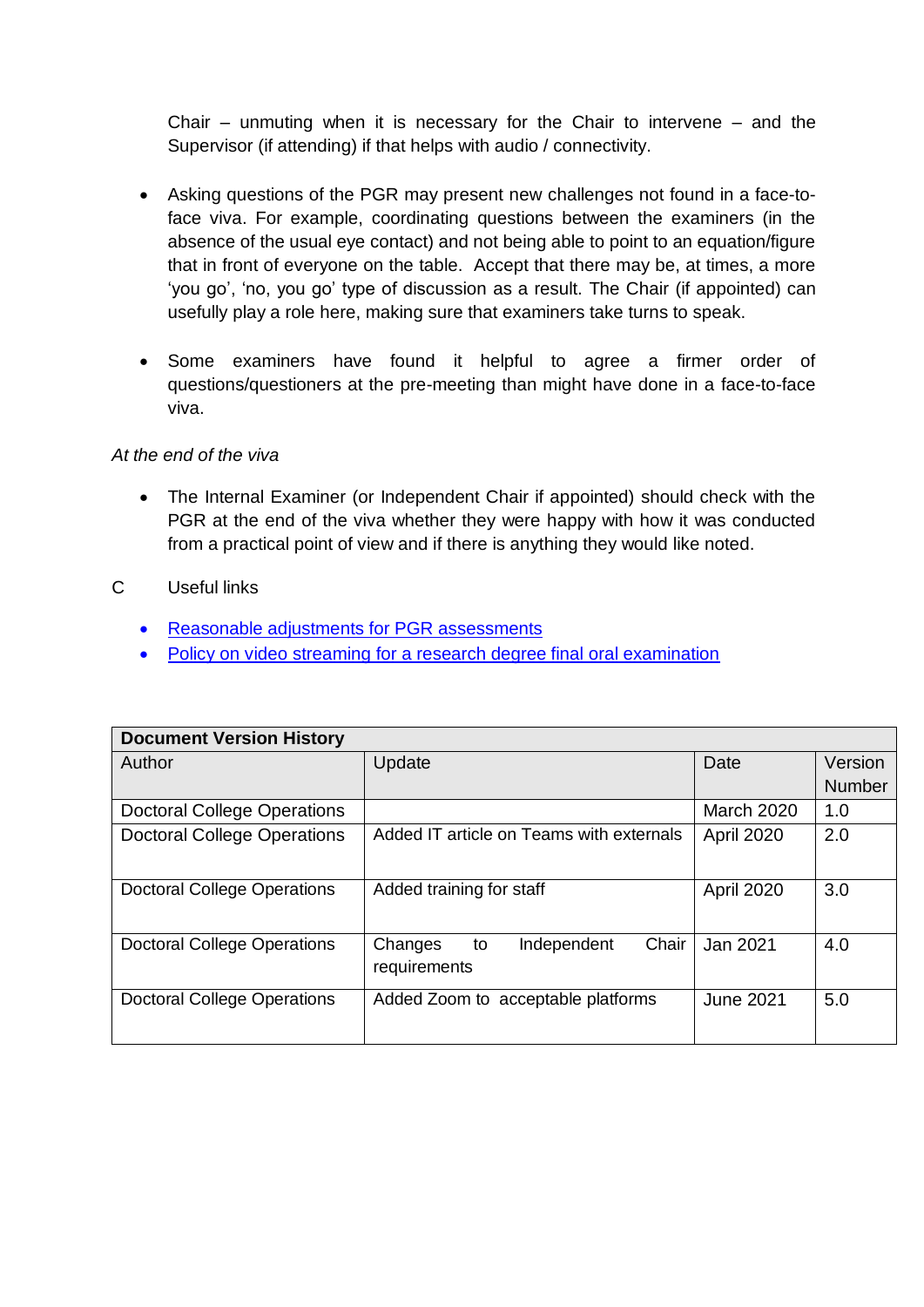# D ODPL Workshops for Staff and PGRs

#### **For Internal Examiners and Independent Chairs**

Organisational Development and Professional Learning are now offering staff support in preparation for video-streamed Vivas. An approximate half hour meeting will:

- 1. Highlight key points from the [University's](https://ses.leeds.ac.uk/info/22149/a-z_of_policies_and_key_documents/730/video_conferencing_or_skype_or_equivalent_for_a_viva_research_students) revised video streaming policy
- 2. Run through the 'top tips' now being collated after a number of recent video vivas
- 3. Allow you to try out features and see how your personal computing 'set-up' is going to work for you

Simply get in touch with Dr Tony Bromley by email [t.p.bromley@adm.leeds.ac.uk](mailto:t.p.bromley@adm.leeds.ac.uk) and we will arrange a meeting as appropriate. (Note: We are also offering this session to postgraduate researcher candidates)

### **For PGRs - Preparing for Your Video Streamed Viva.**

It can, understandably, be an anxious time as you approach your final doctoral viva.. Guidance on the Viva generally and for videos streaming more specifically, is now available in a new 'Your Viva' section of the Leeds Doctoral College organisation in Minerva\*(Near the top of the left hand menu). A number of video-streamed Vivas have now successfully taken place and we are also offering additional support.

We are now **offering mock video streamed Vivas\*\*** for those with upcoming Vivas. As we get requests, we will look to put together a meeting with up to three postgraduate researchers and a facilitator. We can tailor the session dependent upon the particular needs of participants but we would look to cover:

- 1. Exploring the video streaming environment and capabilities
- 2. Trialling how the experience works for you, with your set up, in a safe environment.
- 3. Try out some general Viva questions in this 'mock' Viva set up, so that you can experience answering questions and explaining your research in a video streaming environment.

Sessions would last for around 30 minutes but up to a maximum of an hour as needed. If you are interested in a mock Viva please contact Dr Tony Bromley by email [t.p.bromley@adm.leeds.ac.uk](mailto:t.p.bromley@adm.leeds.ac.uk)

**\*LOGIN to Minerva:** Go to: <https://minerva.leeds.ac.uk/> Log in with your usual University IT account [\(username@leeds.ac.uk\)](mailto:username@leeds.ac.uk).

On the home page click on the 'Discover tab' top right.

Type 'Leeds Doctoral College' in the 'What are you looking for?' search box.

Click on 'Leeds Doctoral College (Organisation)'.

If you are not enrolled you will see 'enrol' bottom left. Click on enrol and you are in!

\*\*Note that you can ask you supervisor to do a mock viva with you. Our support here is offered in addition to any support from your supervisor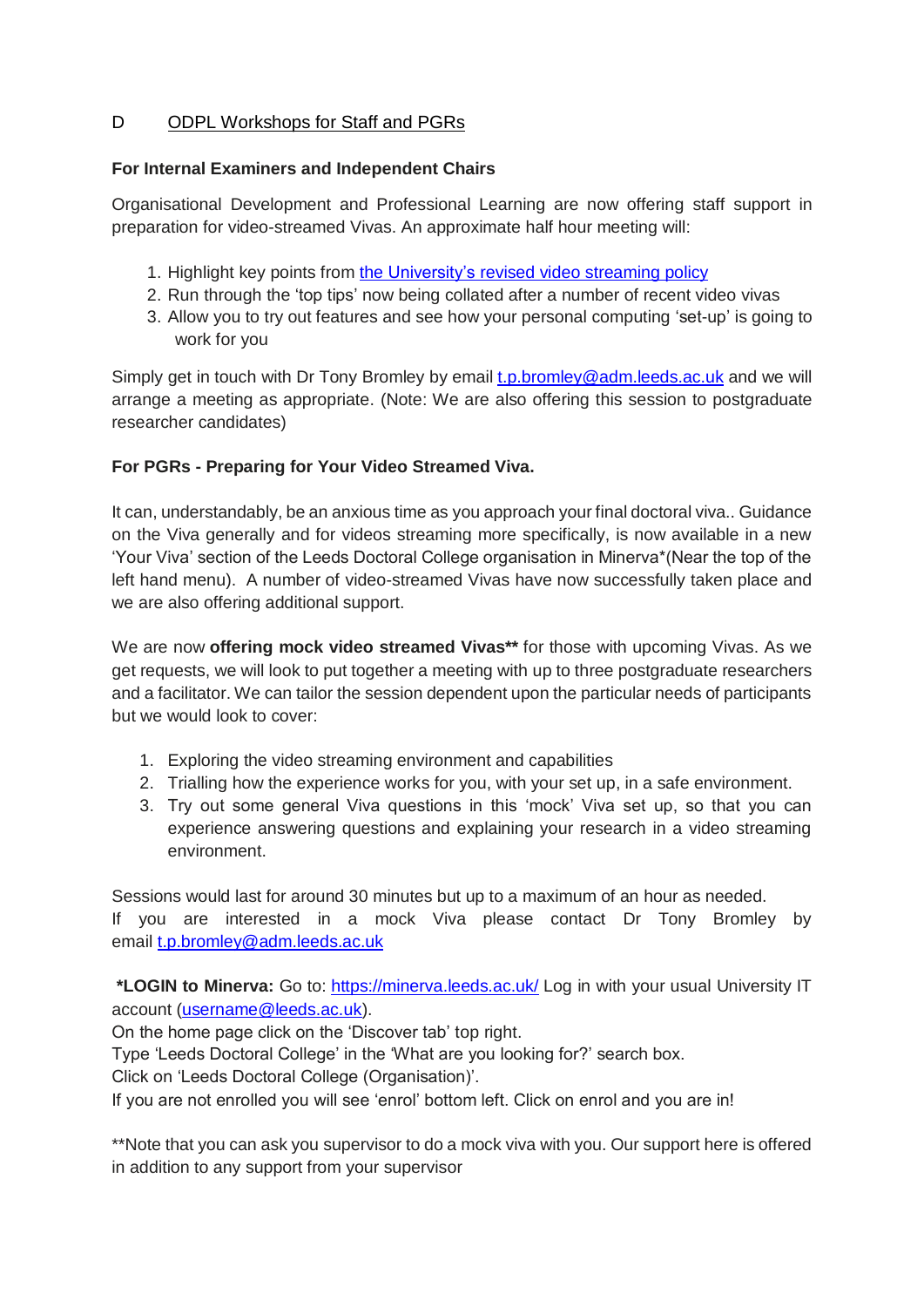### **Setting up a PGR viva using Teams**

<span id="page-5-0"></span>You can do this using the calendar function and invite the external examiner to join the meeting, as follows. IT also have an article on their [website](https://it.leeds.ac.uk/it?id=kb_article&sysparm_article=KB0014491) about how you can host a meeting with externals.

1. Open Teams and select the Calendar option form the left hand side menu



2. Go to the date and start time of your meeting and create a new meeting event. Give your meeting a title



3. In the "Add required optional attendees" box you can search for internal Leeds attendees by name and include them in the invite (Independent Chair, Supervisor (if attending as an observer) and the PGR). You should also include here the email address the for the external examiner. (You can either add manually or look up the email address for the external examiner in GRAD and copy and paste this into the meeting request (this should normally be their Institutional email address)).



4. Set the start and end time for your meeting. Leave the "Does not repeat" option. You do not need to include a Channel or a location so leave these blank. You can add further details in the text box at the end.

You will need to consider setting up a separate meeting for the pre and post-viva meetings with just the examiners and Independent chair, as well as a meeting for the viva which also includes the PGR and the Supervisor. The examiners will need to be able to discuss privately after the viva, and then call the PGR and Supervisor into that meeting when they are ready to discuss the result.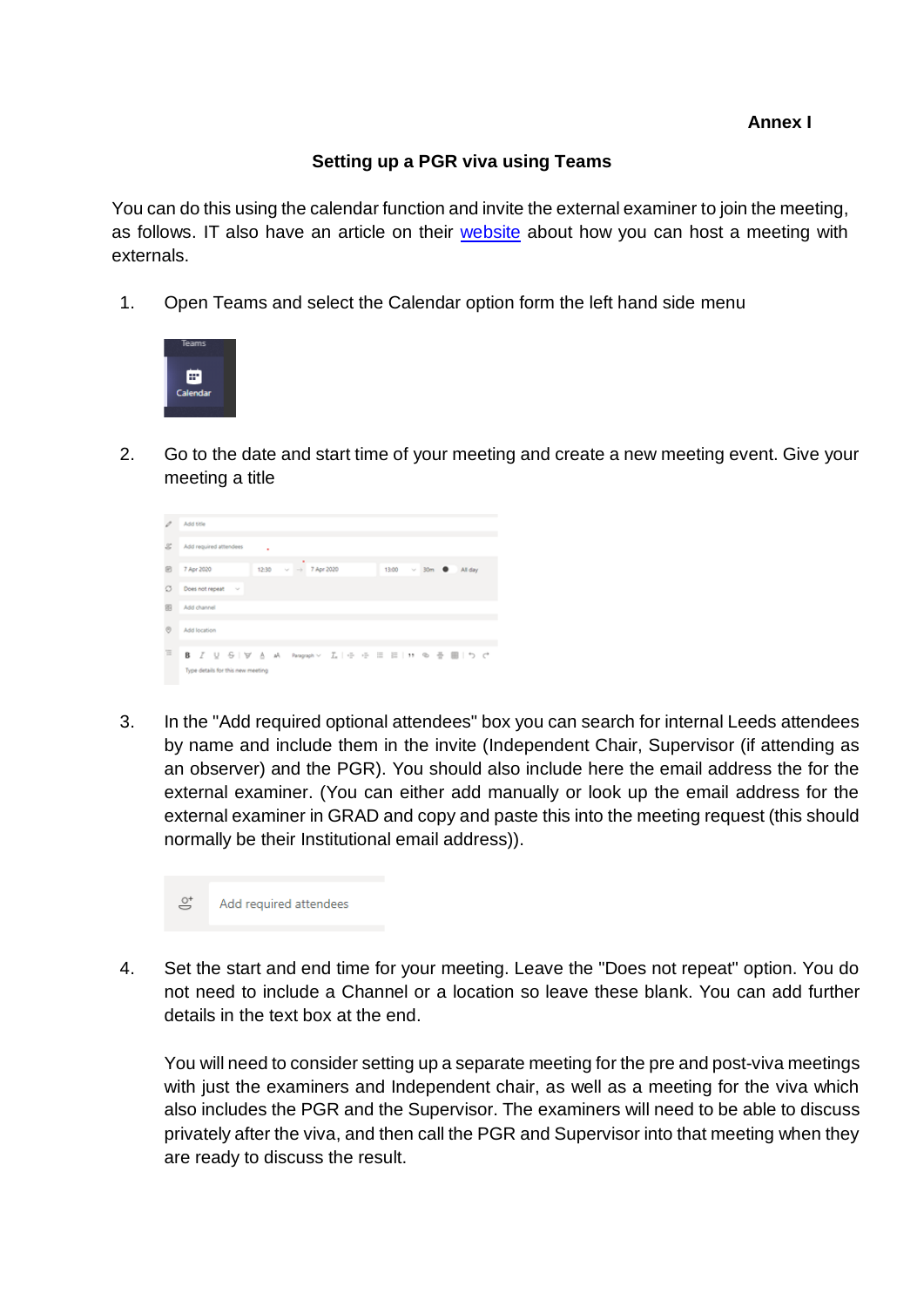You should also consider setting up a test meeting in the days before the viva to allow a trial run of the connection and allow for familiarisation with the software.

5. When you are finished, select the Send option at the top right hand of the screen.



6. All parties will receive the meeting invite (which they can accept in the usual way) which will include the "Join Microsoft Teams Meeting" option at the bottom. This is what the external examiner will need to use to join the meeting on the day of the viva.



- 7. On the day of the viva, the Leeds participants can join the meeting at the appropriate time by accessing the event in the Teams Calendar and selecting join or by following the link in the email notification. The External Examiner will need to join the meeting selecting the Joint Microsoft Teams Meeting option in the email notification.
- 8. When the external examiner clicks on the link, it will ask them if they want to open the meeting in the Web Browser or in the desktop application, depending on what they are using. They will then be given a text box and asked to type their name.
- 9. From here, the external examiner will be admitted to a lobby. All Leeds participants will receive a notification that the external examiner is in the lobby and will have an option to admit them to the meeting. The meeting can commence once all parties have joined the meeting and the external examiner has been admitted to the meeting from the lobby.
- 10. If the external is in the lobby for 15 minutes without being admitted into the meeting they will be automatically removed from the lobby which means they will need to re-join using the link in the email if they want to come back in. When someone joins as a "Guest" they don't have all the same functionality as Leeds participants (e.g. they don't have the chat function during the meeting).
- 11. Different devices work slightly differently. The key advice is to test the equipment and software before the day of the viva to allow all parties to be confident before the viva.